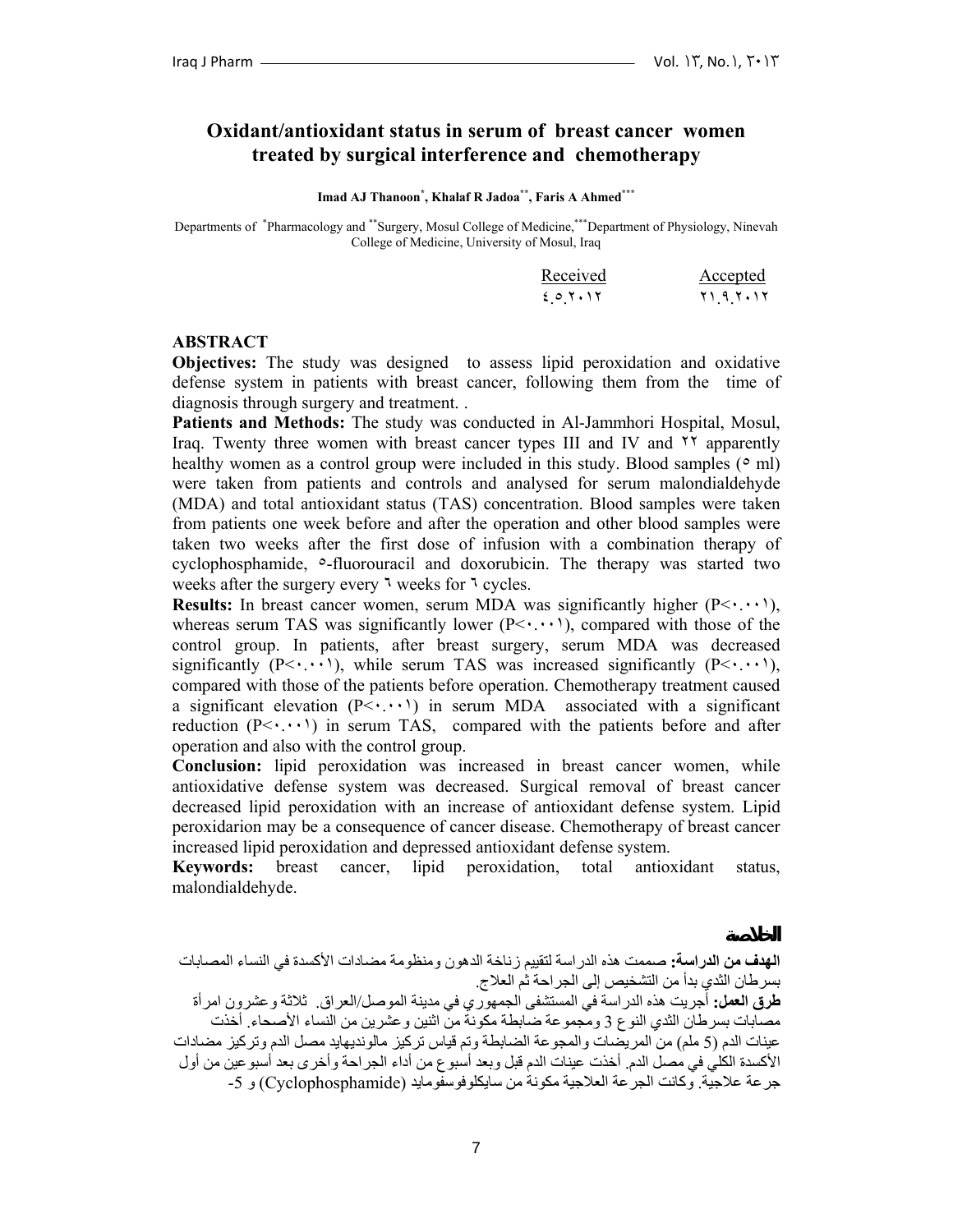فلورويوراسيل (fluorouracil٥- (و دآسوروباسين (Doxorubicin (وبدأت الجرع العلاجية بعد أسبوعين من إجراء الجراحة وكل ستة أسابيع ولمدة ستة دورات. **النتائج:** آان ترآيز مالنديهايد مصل الدم في المريضات المصابات بسرطان الثدي أعلى معنويا (٠.٠٠١ > p ( فيما انخفض تركيز مضادات الأكسدة الكليّ معنويا (٠.٠٠١ ) م] ) مقارنة منه قي المجموعة الضابطة. وبعد إجراء الجراحة انخفض مالونديهايد مصل الدم معنويا (٠.٠٠١ > p (فيما لم تتغير مضادات الأآسدة الكلي معنويا مقارنة بالنتائج قبل العملية. كما أن العلاج السرطاني سبب ارتفاع معنوي (p < ٠.٠١ ) في مالونديهايد مصل الدم مصاحبا بانخفاض معنوي (٠.٠٠١ ) من تركيز مضادات الأكسدة مقارنة مع المريضات قبل وبعد الجراحة وكذلك مقارنة مع المجموعة الضابطة. **الاستنتاج**: ازدادت زناخة الدهون في المريضات المصابات بسرطان الثدي بينما انخفضت منظومة مضادات الأآسدة . إن ازالة سرطان الثدي جراحيا سبب انخفاضا في زناخة الدهون. ان زناخة الدهون قد تكون نتيجة مرض السرطان. وان العلاج المضاد للسرطان رفع من زناخة الدهون وقلل من منظومة مضادات الأآسدة الدفاعية.

xidative stress is implicated in the Opathophysiology of breast cancer<sup>'</sup>. Generally, the increase of serum malondialdehyde (MDA) in breast cancer patients was supported by many workers<sup>r, r</sup>. However, plasma MDA was decreased in breast cancer patients<sup>*'*</sup>, The decrease in plasma MDA was associated with the severity of tumor size in breast cancer patients<sup>5</sup>.

 Many studies found that plasma superoxide dismutase (SOD), catalase (CAT), total glutathione and vitamin A and E were decreased in breast cancer patients, suggesting the importance of endogenous antioxidants in the etiology of breast cancer<sup>7-9</sup>. On the other hand, glutathione peroxidase (GPX), and SOD were increased in breast cancer patients. Total antioxidant status (TAS) which is more valuable than individual antioxidants, was decreased in breast cancer patients<sup>1</sup>.

 Many studies showed that chemotherapeutic agents increases lipid peroxidation in cancer patients<sup> $17,17$ </sup>, whereas total antioxidants were decreased by antineoplastic drugs<sup>'r</sup>.

 The controversial results of lipid peroxidation in breast cancer patients and the interactions of individual antioxidants in the organism, noticed in the previous study, stimulated us to evaluate oxidative stress and

antioxidant defense system in the cancer patients. The assessment was done by measurement of serum TAS instead of individual antioxidants. Other manipulation was used through measurement of serum MDA and TAS in the patients after removal of the cancer tissues. The study aims to examine lipid peroxidation and total antioxidant status in breast cancer patients following them from the time of diagnosis through surgery and treatment.

# **Patients and methods**

This study received approval from Ninevah Directorate of Health (Medical Research ethical Committee). The study comprised ٢٣ women with breast cancer stage III from the breast cancer center at Al-Jammhori Hospital, Mosul, Iraq, during the period from February to November ٢٠٠٧. Their ages ranged between  $\lambda$  to  $\lambda$  years (mean $\pm$ SD:  $\zeta$ ۹.  $\zeta$ + $\rightarrow$ .  $\wedge$  years). A control group of ٢٢ apparently healthy women were also included during that time from the same centre, their ages ranged between ٢٠-٦٨ years (mean±SD:  $\mathfrak{t}$ ۹.  $\mathfrak{t}$  $\pm$  1  $\mathfrak{t}$   $\mathfrak{y}$  vears).

Blood samples  $(° \text{ ml})$  were taken from patients and controls, and analysed for serum  $MDA^{16}$ , and serum TAS<sup>10,17</sup> at the Department of Pharmacology, Mosul College of Medicine, University of Mosul, Iraq.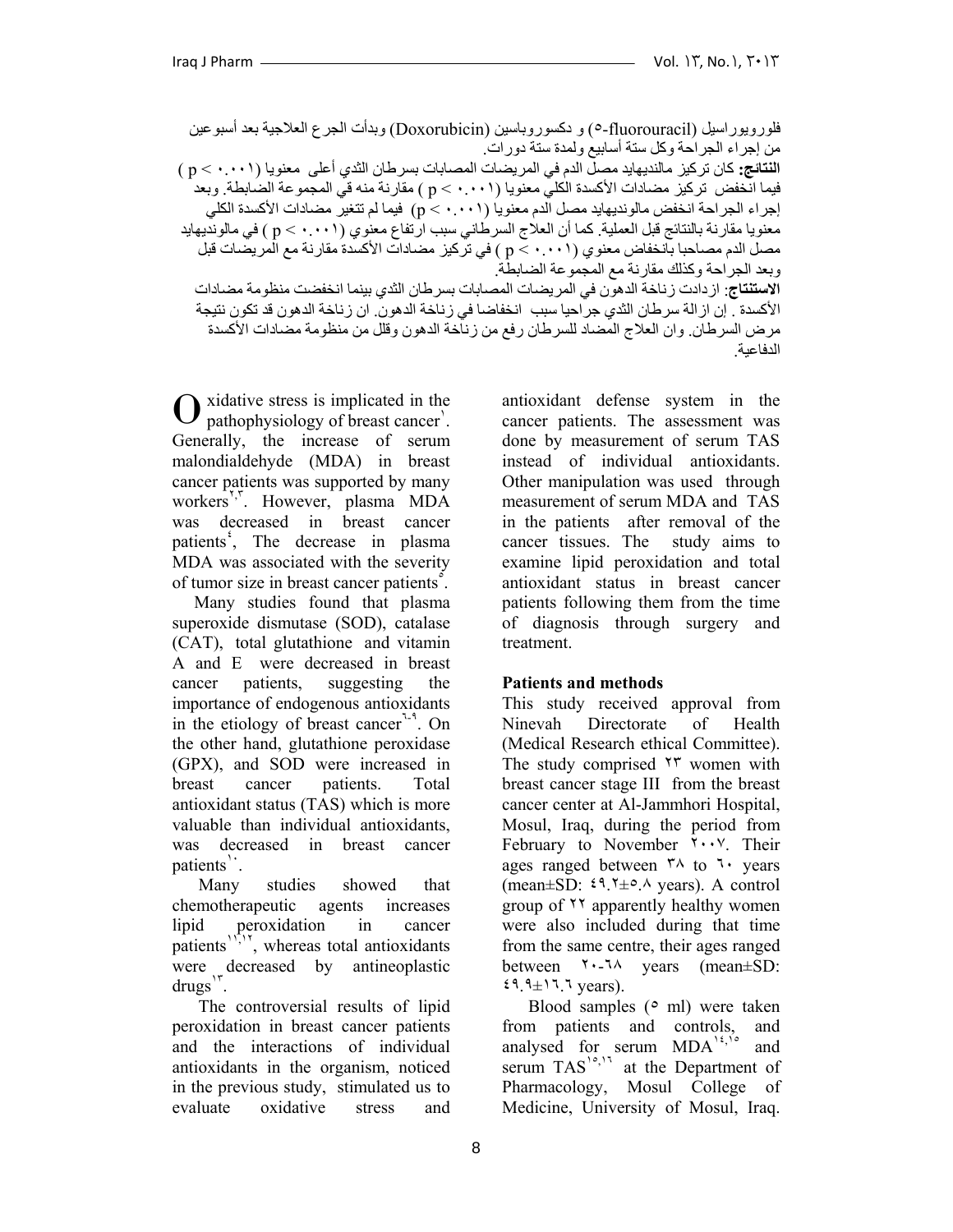The blood samples were taken from the patients a week before and after the operation and other blood samples were taken two weeks after infusion of the first dose of chemotherapy. Combination drugs of cyclophosphamide  $\circ \cdot \cdot$  mg/m',  $\circ$ fluorouracil  $\sim \text{mg/m}^7$ , , and doxorubicin  $\circ \cdot$  mg/m<sup>'</sup> were started by infusion after two weeks of the surgery, every  $\mathbf{v}$  weeks for six cycles.

 The exclusion criteria for both patient and control groups were any other disease, drug treatment, smoking or alcohol intake. Data are presented by mean  $\pm$  SD. Paired t-test was used to compare between the follow up groups. Non paired t-test was used to compare between the control and patient groups.

## **Results**

Serum MDA in the breast cancer women was significantly higher ( $P <$ ٠.٠٠١), whereas serum TAS was significantly lower  $(P \leq \cdot, \cdot, \cdot)$  than that in the control healthy women  $(Table)$ ).

 After surgery serum MDA deceased significantly  $(P \leq \cdots)$ , whereas serum TAS increased significantly  $(P <$  $\cdot \cdot \cdot$ , compared with the before operation in the patients (Table ١).

 In post-operative patients, a combination of cyclophosphamide, ٥ fluorouracil, and doxorubicin elevated serum MDA significantly  $(P< \cdot \cdot \cdot)$ and reduced serum TAS significantly  $(P \leq \cdot \cdot \cdot)$  compared with these values in post-operative patients before treatment (Table 1).

|                    | Serum MDA                                                     | Serum TAS                     |
|--------------------|---------------------------------------------------------------|-------------------------------|
|                    | $(\mu \text{mol}/L)$                                          | (mmol/L)                      |
| Control subjects   | .9 <sub>A</sub>                                               | $\mathbf{Y} \cdot \mathbf{Y}$ |
| $N = 11$           | $\pm \cdot$ . $\wedge$                                        | $\pm$ .70                     |
| Patients           |                                                               |                               |
| $N = 17$           |                                                               |                               |
|                    | $Y \wedge 7^a$                                                | $\gamma^{\mu}$                |
| Before surgery     | $\pm \cdot$ . $\lambda$                                       | $\pm \cdot$ 11                |
| After surgery      | $Y.V1^b$                                                      | 1.50b                         |
|                    | $\pm \cdot$ . $\mathbf{Y}$                                    | $\pm$ $\cdot$ $\cdot$ $\in$   |
| After chemotherapy | $\mathbf{r} \cdot \mathbf{\epsilon}^{\mathrm{c}, \mathrm{d}}$ | $\sqrt{v^{c,d}}$              |
|                    | $\pm$ .17                                                     | $\pm$ . 12                    |

Table 1. Serum MDA and TAS in breast cancer and control women

<sup>a</sup> p $\lt\cdots$ <sup>1</sup> VS. Control, <sup>b</sup> p $\lt\cdots$ <sup>1</sup> VS. before surgery; <sup>c</sup> p $\lt\cdots$ <sup>1</sup> VS. after surgery, <sup>d</sup> p $\lt\cdots$ <sup>1</sup> VS controls.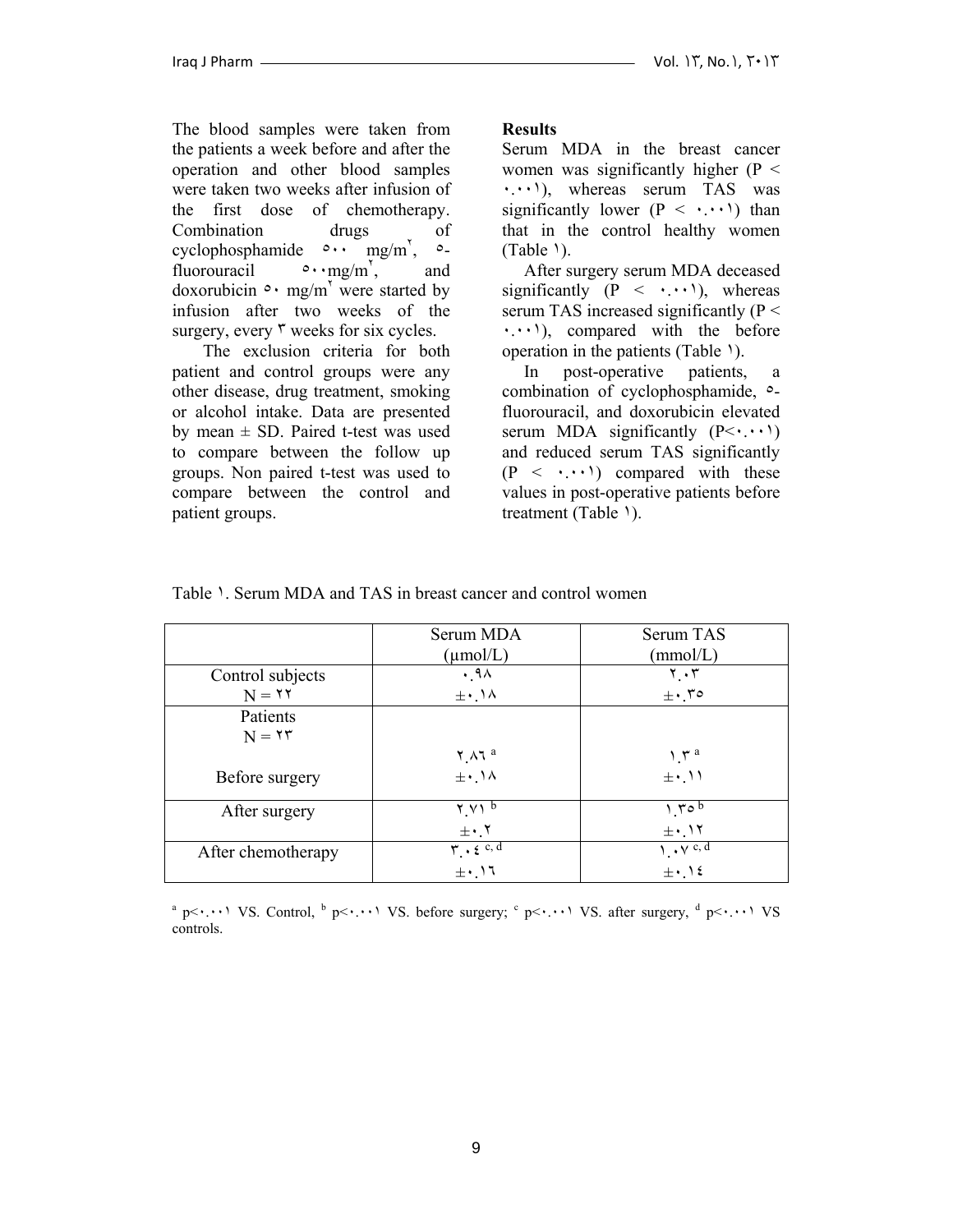# **Discussion**

This study attempted to clarify the controversial results in the literatures for lipid peroxidation and antioxidant defense system in breast cancer patients. Serum MDA and TAS were measured before and after removal of breast cancer in the studied patients. In addition, serum TAS was measured instead of individual antioxidants, since it covers all enzymatic and nonenzymatic antioxidants<sup>11</sup>.

 In the present breast cancer women, serum MDA was increased with a significant reduction of total antioxidant defense system compared with the control group. These results are consistent with other studies<sup> $14,14$ </sup>. However, lipid peroxidation and individual antioxidants in the blood of breast cancer patients are still  $control^{\circ, 11-\gamma\gamma}$ .

 The change in lipid peroxidation in breast cancer as a cause or consequence remains to be clarified. Torun et al.<sup>17</sup> suggested that measurement of MDA levels provides useful information in evaluating breast cancer. In the present breast cancer patients, surgical removal of breast cancer depressed serum MDA suggesting the implication of the breast cancer in causing lipid peroxidation.

 After one week of surgical removal of the present breast cancer, serum TAS was significantly increased. The time of one week after surgery may be enough to regenerate the antioxidant defense system possibly reflecting the relief of oxidative stress caused by removal of the cancer. Erohla et al. surgical removal of lung cancer caused a reduction in total antioxidant capacity during the early hours after operation but after few months of surgical removal of the tumor, there was an augmentation in total plasma antioxidant.

 In the present study, chemotherapy for the breast cancer showed a significant increase in serum MDA. These results are consistent with other workers<sup>1°</sup>. Serum MDA in the treated patients was even higher than that in the patients before surgery. There is evidence that anticancer drugs exert their cytotoxic activity by free radical mediated mechanism<sup>11</sup>. In addition, suppression of cancer growth was enhanced by pro-oxidants<sup>"</sup>.

 Mitochondria are the main site for reactive oxygen species (ROS) generation and are thought to be a major intracellular target for oxidative  $\mu$ damage<sup> $\lambda$ </sup>. Anticancer agents can cause mitochondrial permeabilization through enhanced generation of lipid peroxidation, and once the mitochondrial membrane barrier function is lost, several factors contribute to cell death<sup> $14$ </sup>. Moreover, Mitochondrial permibilization was facilitated by lipid peroxidation and antioxidant enzyme inhibited  $it^{\dagger}$ . Tandon et al. "Suggested that oxidative stress is not always detrimental, as it can be beneficial in cancer sometimes. Hence, oxidative stress can be as a double way sword in malignant states".

 Serum TAS was significantly decreased by chemotherapy compared with that before treatment, the free radical mediated mechanism of chemotherapy may exhaust the antioxidant defense system.<sup>19</sup>. In addition, the dietary depletion of vitamin E and vitamin A inhibited mammary tumor in mice<sup>"\*</sup>.

 In conclusion, breast cancer increased lipid peroxidation and depressed antioxidant defense system. Removal of breast cancer in women decreased lipid peroxidation. Lipid peroxidarion may be a consequence of cancer disease. Chemotherapy of breast cancer increased lipid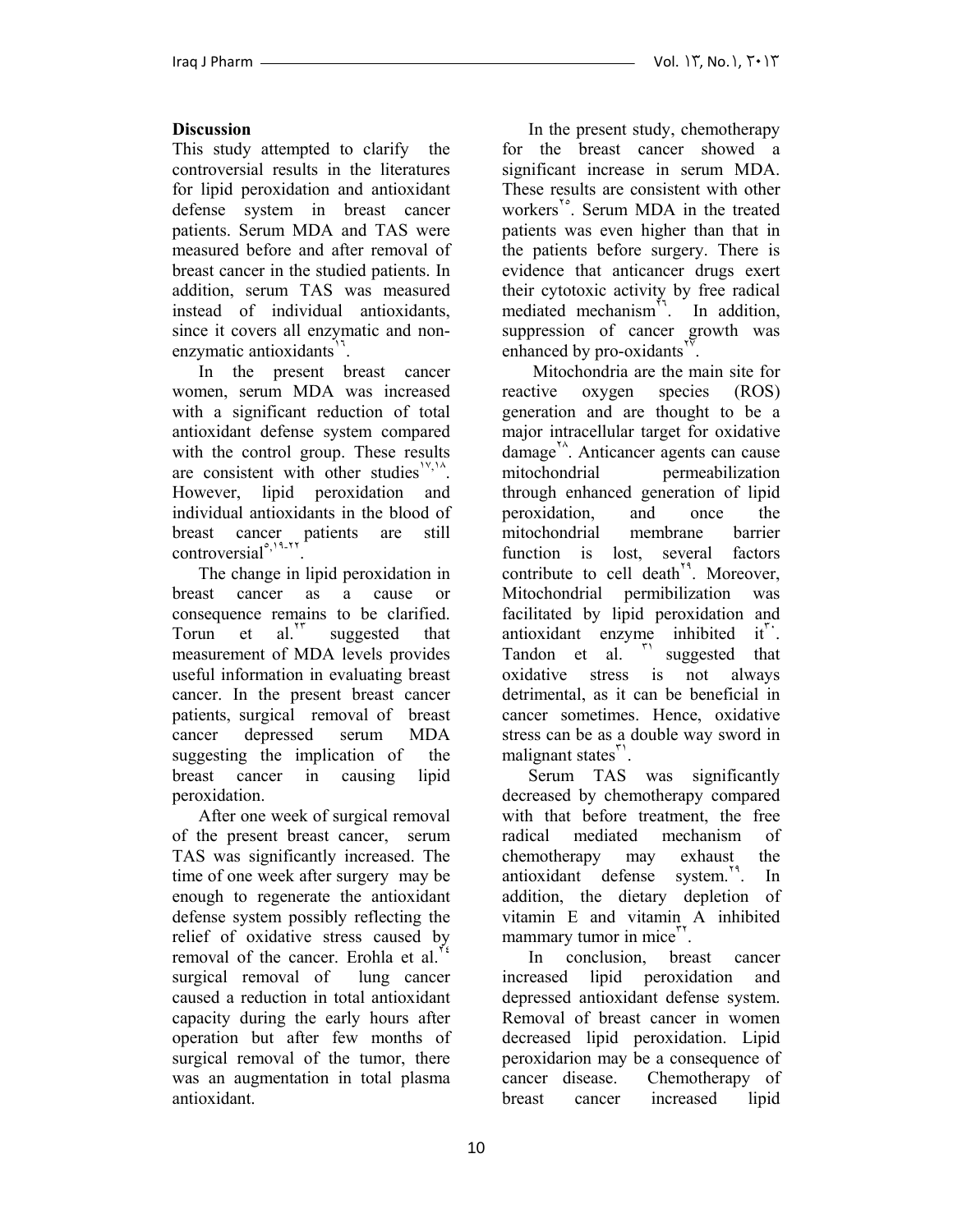peroxidation and depressed antioxidant defense system in breast cancer women.

### **Acknowledgement**

This work was supported by Mosul College of Medicine, University of Mosul, Iraq.

### **References**

- ١- Gago-Dominguez M, Castelao JE, Pike MC, Sevanian A, Haile RW. Role of lipid peroxidation in the epidemiology and prevention of breast cancer. Cancer Epid Bio Prev ٢٠٠٥,١٤:٢٨٢٩-٢٨٣٩.
- ٢- Khanzode SS, Muddeshwar MG, Khanzode SD, Dakhale N. Antioxidant enzymes and lipid peroxidation in different stages of breast cancer. Free Radic Res ٢٠٠٤; ٣٨:٨١-٨٥.
- ٣- Tas F, Hansel H, Belce A, et al. Oxidative stress in breast cancer. Med Oncol ٢٠٠٥;٢٢:١١-١٥.
- ٤- Alagol H, Erdem E, Sancak B, et al. Nitric oxide biosynthesis and malondialdehyde levels in advanced breast cancer. Aust N Z J surg ١٩٩٩;٦٩:٦٤٧-٦٥٠.
- ٥- Gerber M, Astre C, Segala C, et al. Tumor progression and oxidantantioxidant status. Cancer letters ١٩٩٧;١١٤:٢١١-٢١٤.
- ٦- Kasapovic J, Pejic S, Todorovic A, et al. Antioxidant status and lipid peroxidation in the blood of breast cancer patients of different ages. Cell Biochem Funct ٢٠٠٨;٢٦:٧٢٣- ٧٣٠.
- ٧- Yeh CC, Hou MF, Wu SH, et al. A study of glutathione status in the blood and tissues of patients with breast cancer. Cell Biochem Funct ٢٠٠٦;٢٤:٥٥٥-٥٥٩.
- ٨- Sharhar S, Normah H, Fatimah A, et al. Antioxidant intake and status, and oxidative stress in relation to breast cancer risk: a case-control

study. Asia Pac J Prev ٢٠٠٨;٩:٣٤٣- ٣٤٩.

- ٩- Torun M, Akgul, Sargin H. Serum vitamin E level in patients with breast cancer. J Clin Pharm Ther ١٩٩٥;٢٠:١٧٣-١٧٨.
- ١٠- Sener DE, Gonenc A, Akinci M, Torun M. Lipid peroxidation and total antioxidant status in patients with breast cancer. Cell Biochem Funct ٢٠٠٧;٢٥: ٣٧٧-٨٢.
- ١١- Subramaniam S, shyamala S, Jagadeesan M, Shyamala Devi C. Oxidant and antioxidant levels in the erythrocytes of breast cancer patients treated with CMF. Med Sci Res ١٩٩٣;٢١:٧٠-٨٠.
- ١٢- Faber M, Coundray C, Hida H, et al. Lipid peroxidation products, and vitamin and trace element status in patients with cancer before and after chemotherapy, including Adriamycin, A preliminary study. Bio Trace Elem Res ١٩٩٥;٤٧:١١٧-١٢٣.
- ١٣ Papageorgiou M, Stiakaki E, Dimitriou H, et al. Cancer chemotherapy reduces plasma total antioxidant capacity in children with malignancies. Leukemia Res ٢٠٠٥; ٢٩: ١١-١٦.
- ١٤ Buege JA, Aust SD. Microsomal lipid peroxidation. Methods Enzymol ١٩٧٨; ٥٢: ٣٠٢-٣١٠.
- ١٥ Thanoon IAJ, Ahmed FA, Jadoo KR. Lipid peroxidation and antioxidant status in Post-operative patients with cancer treated with chemotherapy. Zanco ٢٠١٠; ١٤ (special issue  $\mathbf{r}$ ):  $\mathbf{t}$  =  $\mathbf{t}$  $\mathbf{v}$ .
- ١٦ Miller NJ, Rice-Evans C, Davies MJ, et al. A novel method for measuring antioxidant capacity and its application to monitoring the antioxidant stauts in premature neonates. Clin Sci ١٩٩٣; ٨٤: ٤٠٧- ٤١٢.
- ١٧ Kumar K, Thangaraju M, Sachdanandam P. Changes